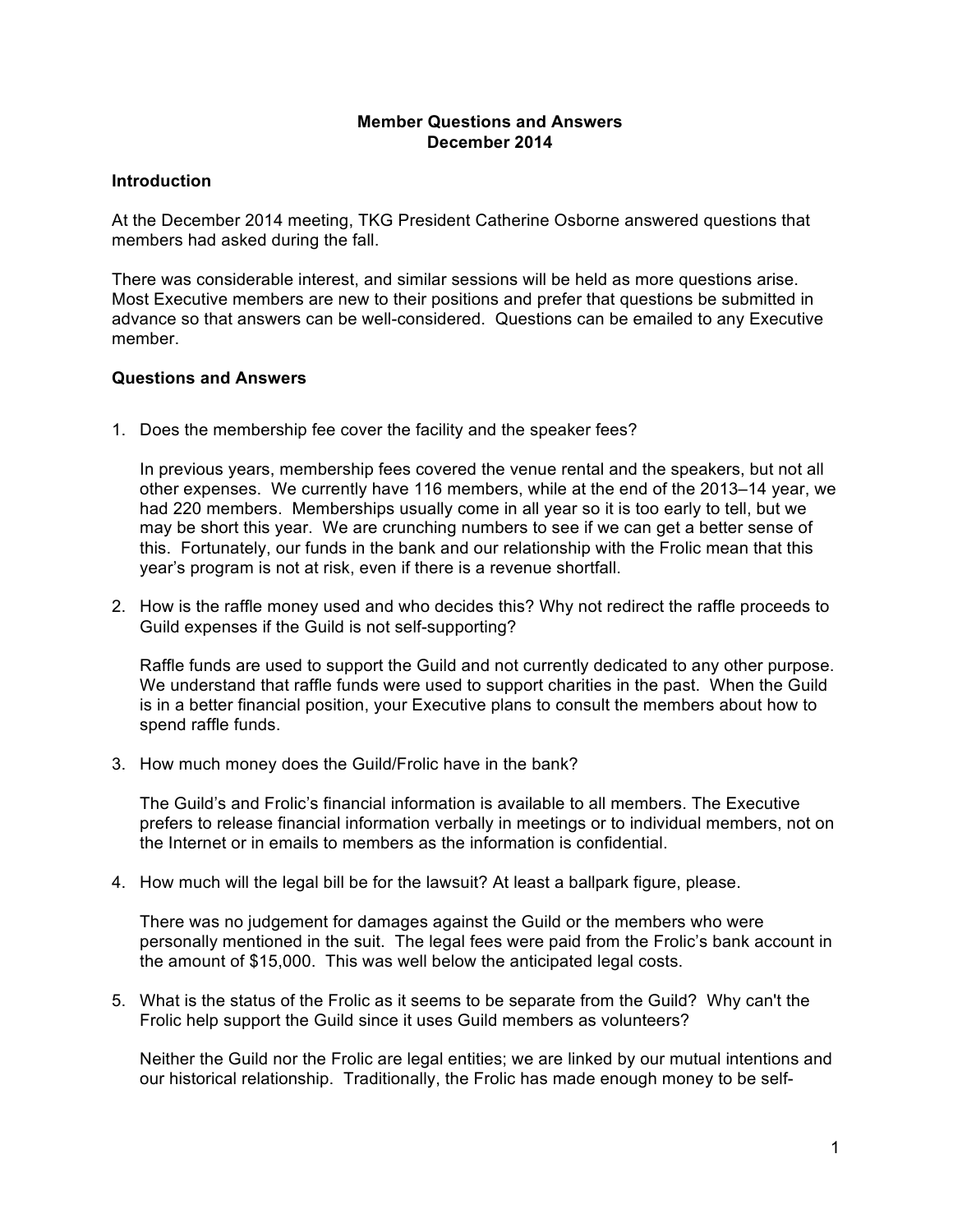supporting. It has also supported the Guild to the extent needed. There is no reason why that should not continue if the Guild needs support from the Frolic.

We are tracking Guild and Frolic costs and revenues separately so that we better manage the program and finances of each. The Frolic has its own bank account which allows deposits and payments to be made on a timely basis.

6. Do we have anyone to do the website, the newsletter and social media yet?

A number of long-time volunteers who looked after the website, newsletter and social media resigned recently for personal reasons. The Guild has benefited from their contributions, often for many years, and of course, from the efforts of many other volunteers. The Guild is very grateful to all the folks who have contributed so much.

We are fortunate to have Patrick Madden, long-time Guild member and previous Executive member, step up to the plate again, and take over the responsibility for the Guild's social media presence. Three talented Guild members have volunteered to share the responsibility for the newsletter. We are grateful to Alison Rose, Anastasia (Stacey) Pelechaty and Roberta Brown. Vivien Goffart, who has extensive website experience, recently volunteered to be the Guild's webmaster and we are very appreciative.

You will note that the Guild's social media has changed, and some protocols added. A December newsletter was issued. There are updates to the website.

We do expect to bring back some features to the newsletter that were enjoyed in the past photos, show and tell report, stitch-of-the-month—as long as we have volunteers to contribute the items.

7. Who is on the Executive in the Communications position?

The volunteers on the various communications files need to work together to ensure consistency of information. And the communications folks need to be in close touch with the Executive as well, both to receive information for distribution and to pass on any issues.

We haven't discussed the Communication position on the Executive and we would like to hear what the Communications folks think. We will get back to you.

8. Will you email messages more frequently so that folks who are unable to attend meetings will still be in the loop?

We will email the newsletter itself and the details of the upcoming meeting. Our intention is to do this at the beginning of the month to provide lots of advance notice. This information should always be available on the website as well.

9. Will PayPal work better next year?

We are working on this. Thanks to those who let us know about the problems which seem to have affected some people and not others. The Guild itself will respond by email to PayPal membership purchases when they are received, to close the loop and provide a welcome.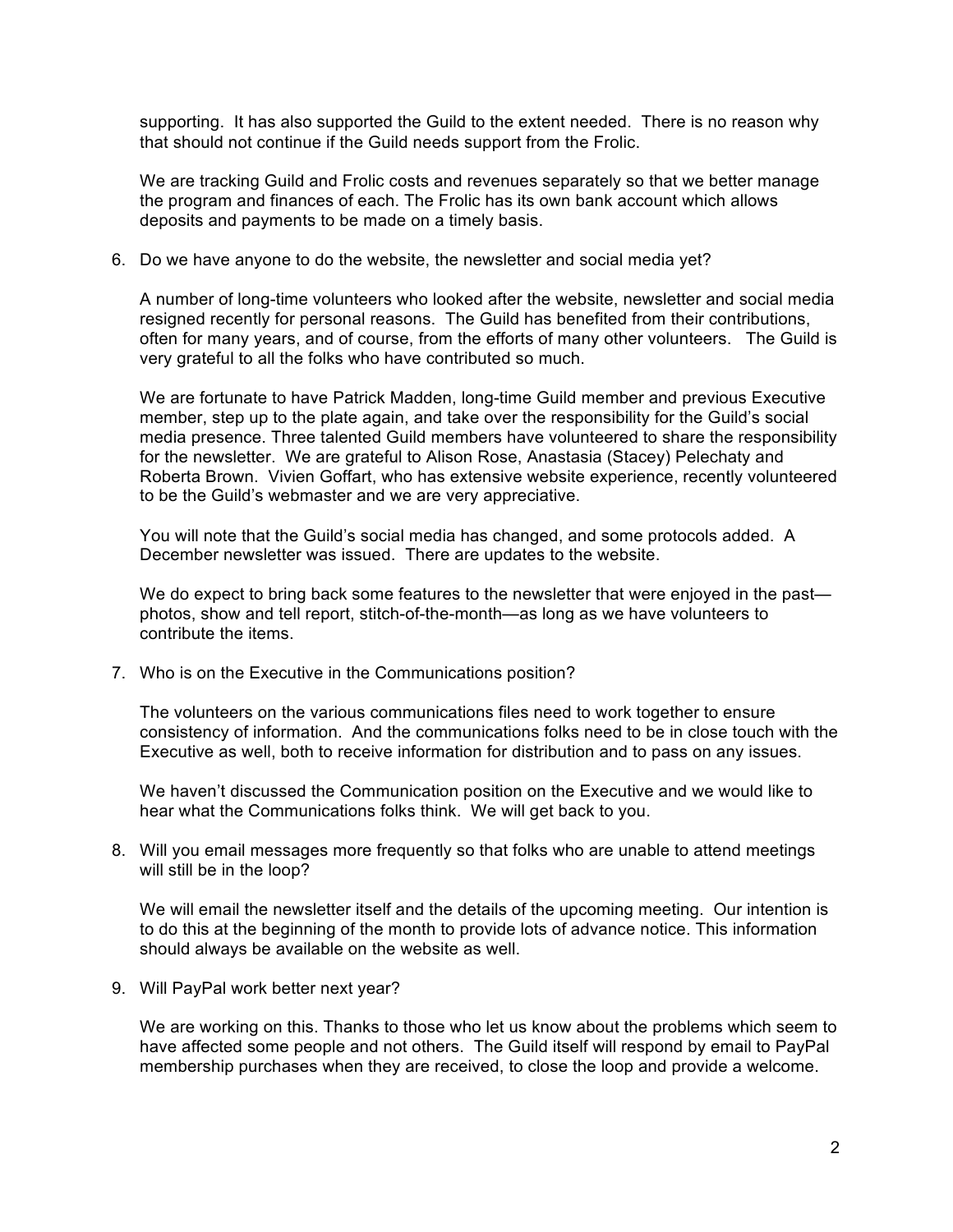You may pay your membership free by cheque or cash at the meetings. In addition, we will provide an address so that you can mail a cheque if that is your preference.

10. Do we plan to get a legal status?

It is unlikely. Incorporation, even as a non-for-profit organization, would increase the burden of paperwork and expense. It would require us to hire a professional accountant to do annual tax filing and the cost would be prohibitive. When we looked at other guilds we learned that most have more extensive insurance than we have but none were incorporated.

We are taking steps to protect the Guild and its members without incorporating as a business. We are investigating insurance for vendors, general liability insurance and executive officer insurance. We are also making sure there is cash available for contingencies. A basic guideline is to maintain a contingency fund of about one year's worth of expenses. Without such protection, we are unlikely to attract volunteers for Executive positions.

11. What is the legal status of the TKG?

The TKG is a group of individuals who want regular communal knitting experiences on a not-for-profit basis. It is an unincorporated not-for-profit organization, essentially a club.

The group decides what it wants to accomplish. This might include program events, charitable contributions, and/or special events.

The group elects or acclaims a volunteer Executive to do the work necessary to achieve the organization's goals. This includes setting fees or adjusting programs to ensure that the Guild is sustainable over time. The Executive may voluntarily develop policies/processes to provide guidance on various roles, responsibilities and activities. These would be available to the membership. Topics might include job descriptions and responsibilities for the Executive and other key volunteer positions such as the Frolic organizers, means of ensuring that the program is delivered smoothly and Guild funds spent responsibly, election protocol.

It is tricky to get the right balance between an Executive that is responsive to group needs and one that takes appropriate decisions on its own.

12. What by-laws, job descriptions of Executive positions, and financial reporting rules does the Guild have?

As a new Executive, we have not yet had the time to look into these issues in any depth. At this point it appears that what we have is not comprehensive and we are not certain that we have all the documents that exist. It will take work to sort this out.

If anyone has such documents, please send them to a member of the Executive.

Because the Guild is not a legal entity, there are no legal requirements for such documents. We believe, however, that such documents would help everyone understand the expectations and requirements of all involved and we are committed to developing these as part of best practices.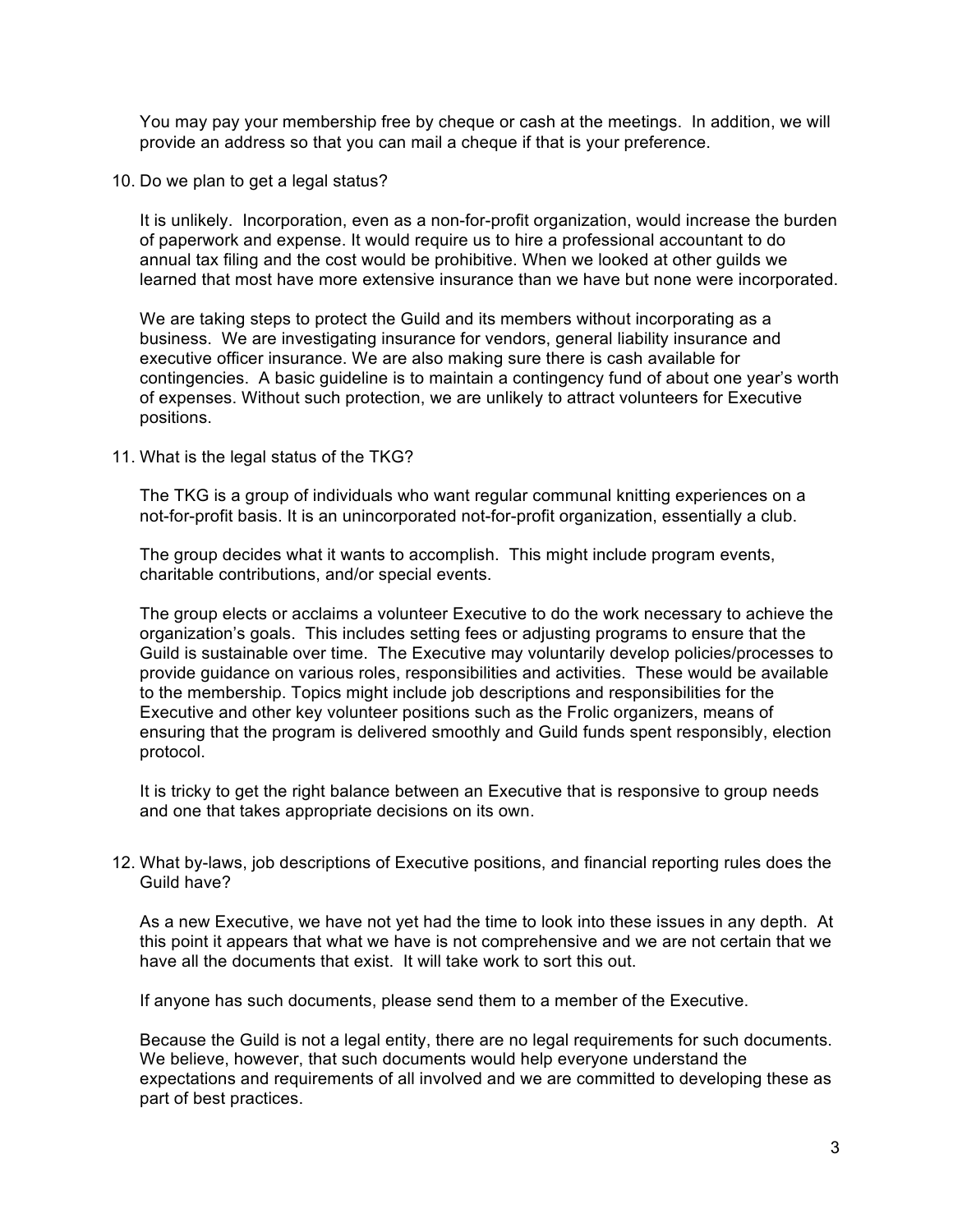As the Executive is new and is grappling with the resignations of past executive members and volunteers, this project is unlikely to be completed this year. It will be started!

We hope that a committee or committees will work on these items and report back to the Executive with their recommendations for consideration. This is an area where a member with special interest or expertise might make a huge contribution by volunteering to draft (or provide input on) updated documents.

13. What is the process for adding or removing Executive positions? Could we have a Yarn Store Ambassador and a Volunteer Co-ordinator?

There certainly should be a process for changing the positions on the Executive, but we do not know if one exists. We will put this on the growing project list.

In terms of the specific suggestions of Yarn Store Ambassador and Volunteer Co-ordinator, perhaps we could get specific input into roles and responsibilities for these potential positions.

14. Many of the 2014–15 Executive members were acclaimed. Could these Executive members be reaffirmed?

The Executive intends to propose an updated revised election process early in the New Year.

It is now nearly half way through the program year. We would respectfully submit that time would be better spent developing a sound process for 2015–16 than in revisiting this year. Volunteers to assist in this project would be very welcome.

15. What is the structure of the meetings? Do we still have Show and Tell?

At monthly meetings, the President will usually have announcements. Our invited speaker will make a presentation. The raffle tickets will be drawn. Show and Tell will continue if the members enjoy it and folks bring along their projects. Our program co-ordinator, Debra Rowland, is uniquely suited to oversee Show and Tell, and has agreed to take over this function at our meetings.

We are open to other ideas for meetings, but will need to ask for some assistance in delivering new programming!

16. Have you looked at other guilds for ideas that we could incorporate into our goings on?

We have. Our program appears to be more extensive than that of most other guilds. We will continue to look at other guilds for ideas and encourage volunteers to help with this.

17. Could we have annual prize ribbons for good work in several categories?

That is a very interesting idea. Whoever suggested might take the lead in developing a specific proposal. A number of questions come to mind: Who would judge the entries; What categories would there be?